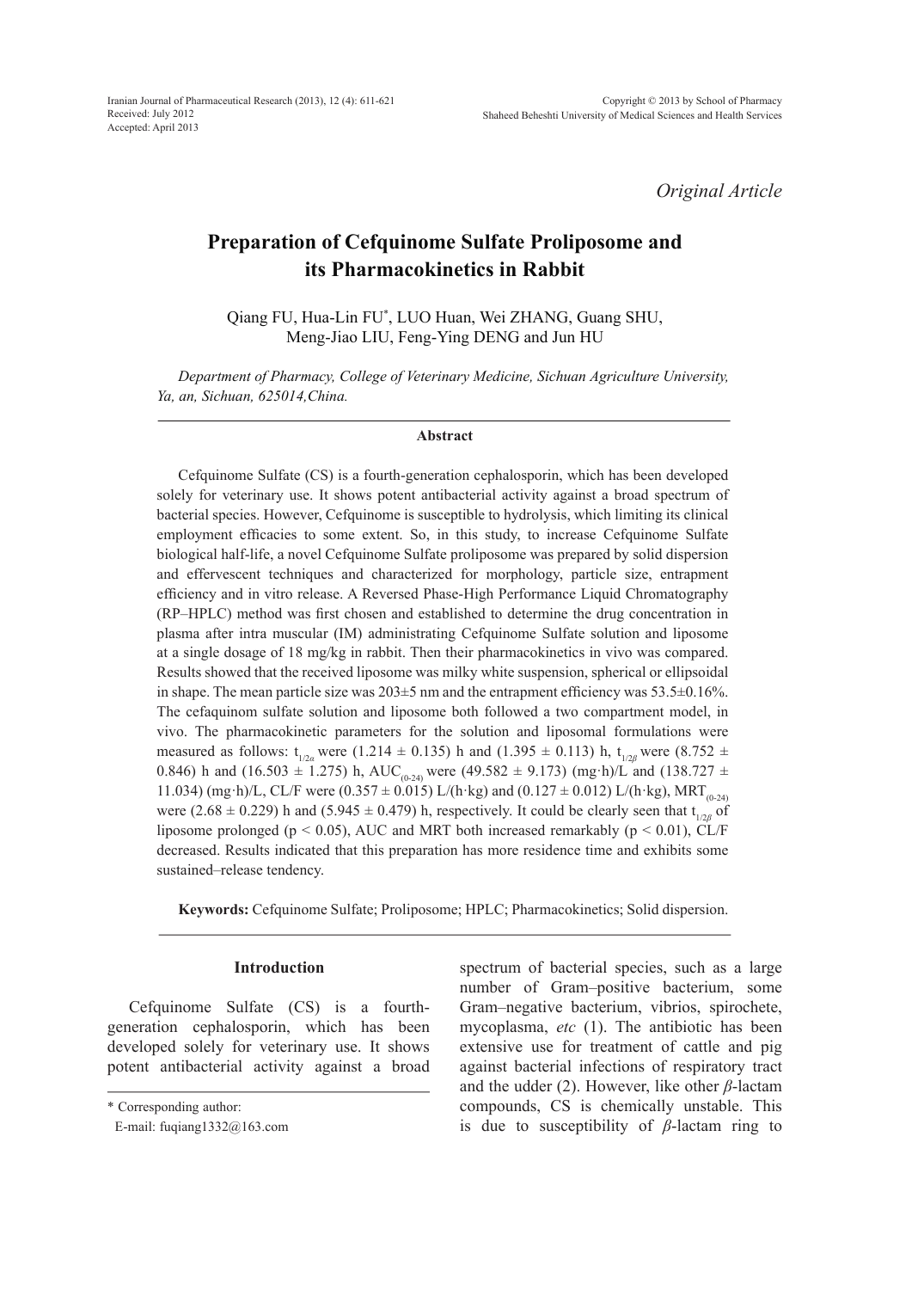acidic or alkaline catalyzed hydrolysis (3). In addition, the short elimination half–life, wide tissue distribution, large dosage, frequent drug administration, comparatively evident hormesis and animal's stress reaction after intramuscular injection of commercial preparations have restricted the therapeutic use of CS (4, 5).

Liposomes are vesicles having concentric bilayers of lipids (6). Liposomes can prolong the half-life of drugs in blood and raise their therapeutic index, but the potential instability of liposomes can restrict their usefulness (7, 8). Several methods, such as freeze-drying (9, 10) and proliposome technique (11, 12) have been developed to improve the stability of liposome. We have employed a proliposome technique to develop an injectable formulation of CS that can prevent CS degradation before clinical use. Liposomal entrapment of CS was also hypothesized to enhance the biological stability of Cs upon *in-vivo* administration. This hypothesis was tested here by assessing the pharmacokinetics of CS as part of the developed formulation in rabbit following intramuscular administration making comparisons with CS solutions administered by the same route.

## **Experimental**

## *Materials*

Cefquinome Sulfate (CS) of pharmaceutical grade obtained from institute of biomedical products in Wuhan Chang Hong (Wuhan, China). Soybean phosphatidylcholine (SPC) and cholesterol (CH) were both obtained from Chengdu Kelon Chemical Reagent Works (Chengdu, China). Methanol and acetonitrile for HPLC analysis were of chromatographic grade and come from Shanghai Ludu Chemical Reagent Works (Shanghai, China). All the other reagents were of analytical grade and used as received. Healthy rabbits, weighing approximately (2.0  $\pm$  0.5) kg, were supplied by the Experimental Center of Sichuan Agriculture University (Ya,an, Sichuan, China). The rabbits were thoroughly examined before experimentation and were kept for 7 days to ensure their clinical conditions. They were fed with fresh green fodder thrice daily and water was provided ad libitum. The study was carried out according to the principles

of Institutional Ethical committee for animal experiments.

*Preparation of the Cefquinome Sulfate proliposome (CSLS)*

A solid dispersion (13) and effervescent techniques was used to prepare CSLS (14, 15). In other words, Cefquinome Sulfate proliposome were prepared by solid dispersion technique, and then were hydrated with NaHCO<sub>2</sub> solution to obtain Cefquinome Sulfate liposome by effervescent technique. The compositions of the proliposome formulation were Tween-80/ SPC/CH/citric acid/ NaHCO<sub>3</sub> salt at mass ratio of 6:36:18:33:7. The drug to lipid molar ratio was 1:20. In brief, 0.05 g Cefquinome Sulfate, 0.1 g Tween-80, 0.66 g SPC, 0.33 g CH, 0.6 g citric acid and  $0.12$  g NaHCO<sub>2</sub> were dissolved in 30 ml chloroform and transferred to a round bottom flask. Then stirring at 70 rpm at 45°C in a rotary evaporator (RE–2000, Shanghai Yarong Biochemistry Pharmaceutical Factory, Shanghai, China) was continued, until the organic solvent was completely removed to form Cefquinome Sulfate solid granules and (or) powder (Cefquinome Sulfate proliposomes). The proliposomes were solidified at 4°C.

Cefquinome Sulfate proliposomes were hydrated with NaHCO<sub>3</sub> solution (5.0%, w/v) and rapidly converted into a liposome suspension under constant shaking for a period of 10 min prior to use.

#### *Liposome characterization*

The morphological observation was performed under an H-6010 type transmission electron microscopy (H–6010A–2 TEM , Japan Hitachi company ) after negatively staining CSLS with 2% phosphotungstic acid. The particle size and size distribution was measured by Mastersizer type 2000 laser scattering particle size analyzer (British Malvern company).

## *Entrapment efficiency*

The CSLS and free drug were separated by means of refrigerated at 12000 rpm/min for 45 min at 4 ℃ (16). Then HPLC-external standard method was used to measure the content of free drug and total drug respectively. The percentage of EE(%) was calculated according to the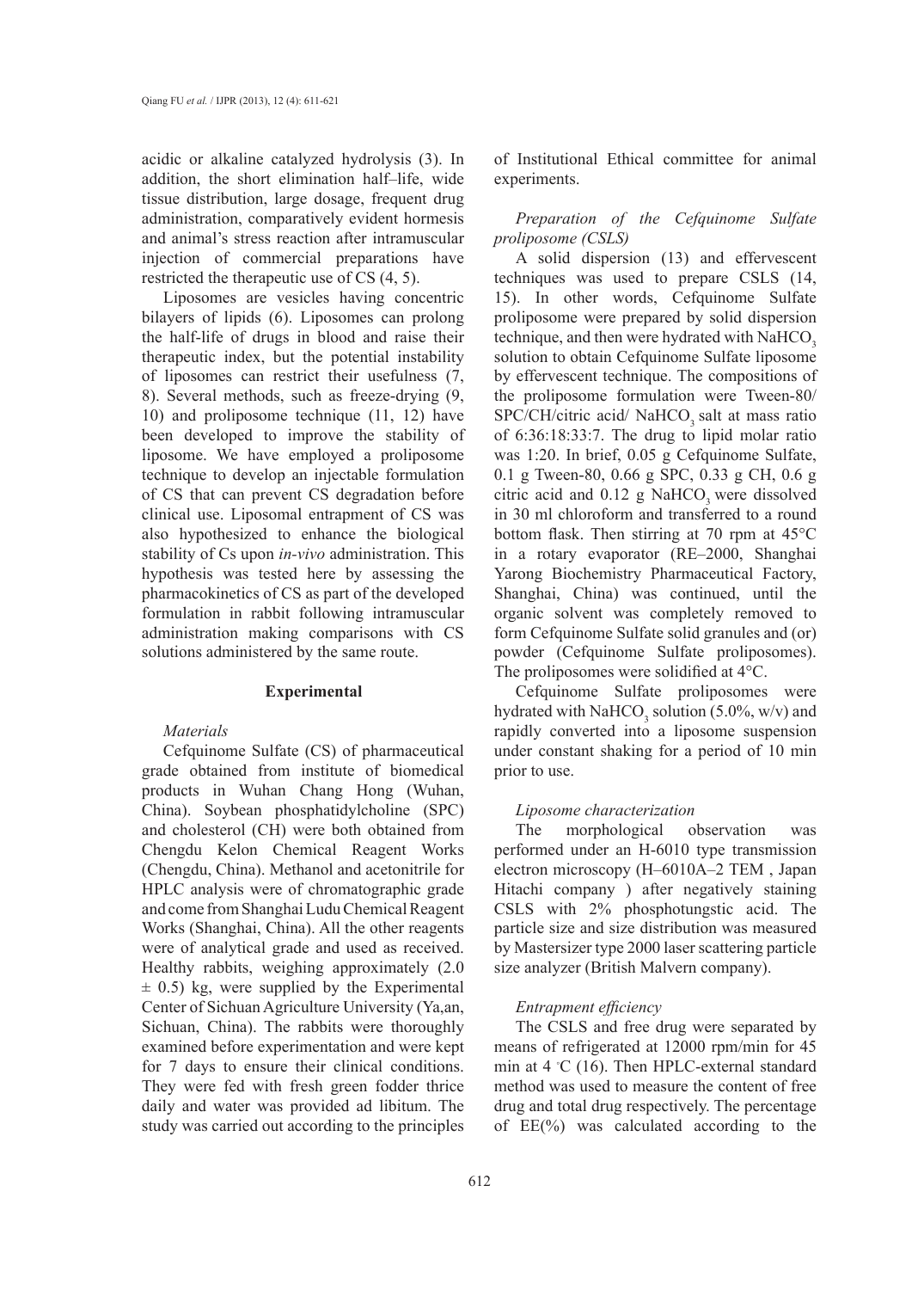following Equation:

amount of total drug -  
\n
$$
EE(\%) = \frac{amount\ of\ free\ drug}{amount\ of\ total\ drug} \times 100\%
$$

## *In-vitro release behavior*

Release evaluation of CS from liposome was performed with a dialysis method (17). 2 mL of liposomal suspension was embedded in a dialysis bag, the ends of which were fastened with polypropylene clamps and then placed in a flask containing 100 mL Phosphate buffer solution (PBS, pH 7.0) as the release medium. The whole set was put into a Water–bathing Constant Temperature Oscillator (HZS–H, Dong Ming Medical Treatment Pharmaceutical Factory, Harbin, China) and the temperature was thermostatically maintained at 37±1◦ C, with an agitation speed of 100 rpm/min. At predetermined time intervals, 2 mL of the simples were withdrawn and an equivalent volume of fresh PBS was replenished immediately. After appropriately diluted and filtered, simples were assayed to detect the release amount of CS by HPLC method. Simultaneously, Cefquinome Sulfate solid (dissolved in pH7.0 PBS) treated similarly was considered as a negative control. The accumulative release percentage of CS (ARP, %) was calculated according to the following equation:

$$
ARP(\% ) = \frac{m}{M} \times 100
$$

Where m was the amount of CS released from liposome suspension into release medium from the beginning (0) to the scheduled time (t), and *M* was the amount of total drugs in liposome suspension.

## *HPLC analysis (18)*

*Chromatographic conditions and system suitability*

Analysis was performed using a ProStar HPLC system (LC–10A VP, Shimadzu liquid chromatograph, Kyoto, Japan) was composed of a quaternary pump (LC-20 AT), a vacuum degasser, a thermostatied autosampler, a column thermostat(CTO–10A) and a RF– 10AXL UV detector. Data collection and processing were performed using CLASS– VP Ver.6.1 workstation software (Shimadzu Corporation). The separations were performed on a Kromasil C18 (250 mm×4.6 mm I.D., 5 μm particle size) reversed–phaseanalytical column (Dikma Technologies, Beijing, China), which was protected by a Shimadzu Shim–Pack guard column (C18, 10 mm  $\times$  4.6 mm). The mobile phase consisted of a mixture of 0.83% phosphoric acid (pH  $2.8 \pm 0.1$ ) and acetonitrile  $(86:14, v/v)$ , with a flow rate of 0.8 mL/min. The UV detection was operated at 270 nm and the column temperature was 25 ◦ C. During the assay, 20 μL of samples were injected in duplicate into the analytical column.

## *Sample preparation procedures*

After thawing spontaneously, 0.3 mL of plasma and 0.9 mL acetonitrile were vortex– mixed in a 2.5 mL glass tube for 5 min. After centrifugation at 10000 rpm/min for 10 min, 0.8 mL of the supernatant was transferred to a clean Eppendorf tube and evaporated to dryness under a gentle stream of nitrogen using a nitrogen blower at 37°C in a water bath. Then the dry residues were reconstituted in 0.4 mL mobile phase and centrifuged at 12000 rpm/min for 10 min. After filtering through cellulose acetate membranes of 0.45 μm pore diameters, 20 μL of the filtrate collected were injected into the HPLC system for analysis.

### *HPLC method validation*

*The establishment of the calibration curves (in-vitro and vivo)*

The concentration of CS in all test samples (*in-vitro* and *vivo*) was analyzed simultaneously using an HPLC method. According to sample preparation procedures, stock solutions of standards were prepared in 0.3 mL of plasma with different concentrations of CS (respectively 0.25  $0.5, 1.0, 4.0, 10.0, 16.0, 24.0 \mu g/mL$  to get a series of working standards that were used for the preparation of standard curve samples in plasma. And the different concentrations of CS (dissolved in pH7.0 PBS, respectively 0.25、0.5 、1.0、2.0、4.0、8.0、16.0、32.0 and 64.0 μg/mL) to get a series of working standards that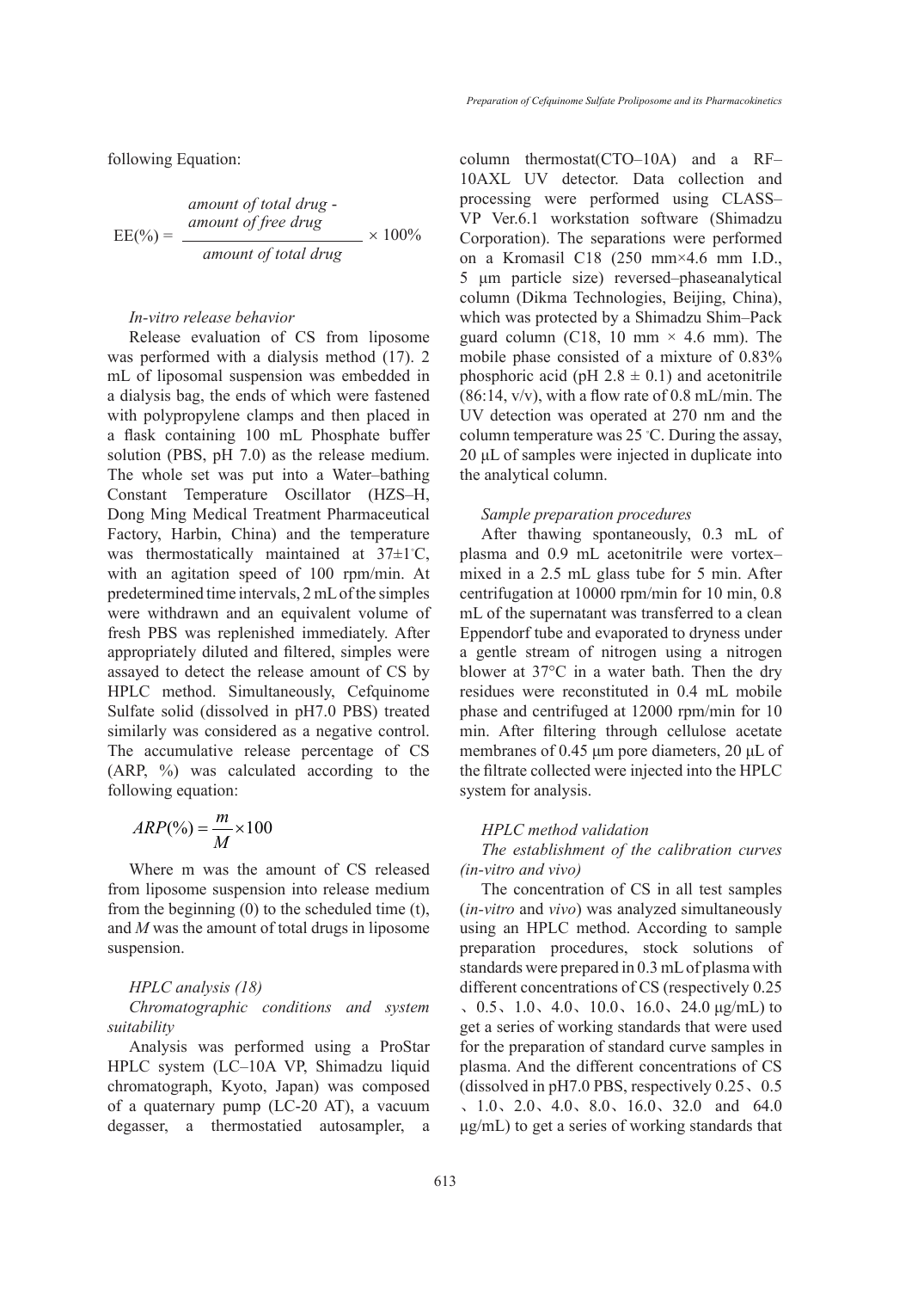were used for the preparation of standard curve samples for *in-vitro* Release Behavior studies.

Determination of Precision and Recovery

The Precision was determined through the relative standard deviation (RSD). The precision of the assay for intra-day and interday determinations were evaluated by the analysis (CS in plasma) of three concentration levels  $(0.410.16.0 \mu g/mL)$  of quality control samples  $(n = 5)$  on the same day and on three consecutive validation days. The extraction recoveries of analytes were determined by comparing the mean peak areas of the analytes in the pretreated quality control samples with those obtained from the pretreated blank plasma samples post-spiked with corresponding working solutions ( $n = 5$ ). Three different concentration levels of CS in plasma were evaluated by analyzing five samples at each level.

Determination of limit of detection and quantification (19).

Limit of detection (LOD) and limit of quantification (LOQ) were calculated based on the standard deviation of the response and the slope. Calculated amounts per compound were prepared and standard mixture was injected in duplicate to verify the LOD and LOQ of each compound. Based on the reports of Armbruster (20), the detection limit was expressed as:

$$
LOD = \frac{3.3\sigma}{S}
$$

where  $\sigma$  is the standard deviation of the response, *S* is the slope of the calibration curve.

The quantification limit was expressed as:

$$
LOQ = \frac{10\sigma}{S}
$$

## *pharmacokinetic study in rabbit*

*In-vivo* experiments were performed using 10 Healthy rabbits, weighing approximately (2.0  $\pm$  0.5) kg, were supplied by the Experimental Center of Sichuan Agriculture University (Ya,an, Sichuan, China). According to the guidelines for Animal

Experimentation, the rabbits were divided into two groups and fasted for approximately 12 h with water given . One was administrated with

CSLS (5 mg/mL, equal to CS) and the other with Cefquinome Sulfate solution (dissolved in pH 7.0 PBS to obtain the same concentration) via i.m. administration at a single dosage of 18 mg/kg.

Blood samples were collected from the ear marginal vein of rabbit at 0.083、0.25、0.、1 、2、4、6、8、10、12 and 24 h into plastic tubes containing 1% heparin sodium,and then centrifuged at 3000 rpm /min for 10 min to get plasma Stored it at -20°C until analysis. The calibration curves of CS was used to obtain blood drug concentration of different time.The drug concentration–time data in plasma and tissues were fitted by DAS2.0 software supplied by the Pharmacological Society of China (Beijing, China). The most appropriate pharmacokinetic model was evaluated in terms of the range of the coefficient of determination  $(r^2)$  and comparisons of Akaike's information criterion values (AIC).

## **Results and Discussion**

*Preparation of liposome and characterization*  Considering Cefquinome Sulfate crude form is chemically unstable, due to susceptibly of the carbonyl group linked to the *β*-lactam ring to suffer an acidic  $(H<sup>+</sup>)$ -or alkaline (OH)catalyzed attack by water molecules (21), CS was loaded into liposome by the method of solid dispersion and effervescent techniques to prepare Cefquinome Sulfate proliposome. Because of the proliposome are stored as a solid state and hydrated immediately prior to use, physical stability of liposome would be improved. In this proliposome,  $NAHCO<sub>3</sub>$  solid and citric acid was a solid dispersion carrier and acid ingredient of effervescent agent, respectively. Based on effervescent dispersion principle, when these proliposome containing  $NAHCO<sub>3</sub>$  solid and citric acid were hydrated with  $NAHCO<sub>3</sub>$  aqueous solution was rapidly dissolved to urge lipid membrane to disperse in water. A great deal of carbon dioxide produced by the reaction of citric acid and  $NAHCO<sub>3</sub>$  was released to provide an ideal situation and enough shear force to hydrate lipid membrane to form liposome.

In this study, it was found that when an appropriate amount of  $NAHCO<sub>3</sub>$  solid was added to citric acid as a part of solid dispersion carrier, hydration time of the formation of liposome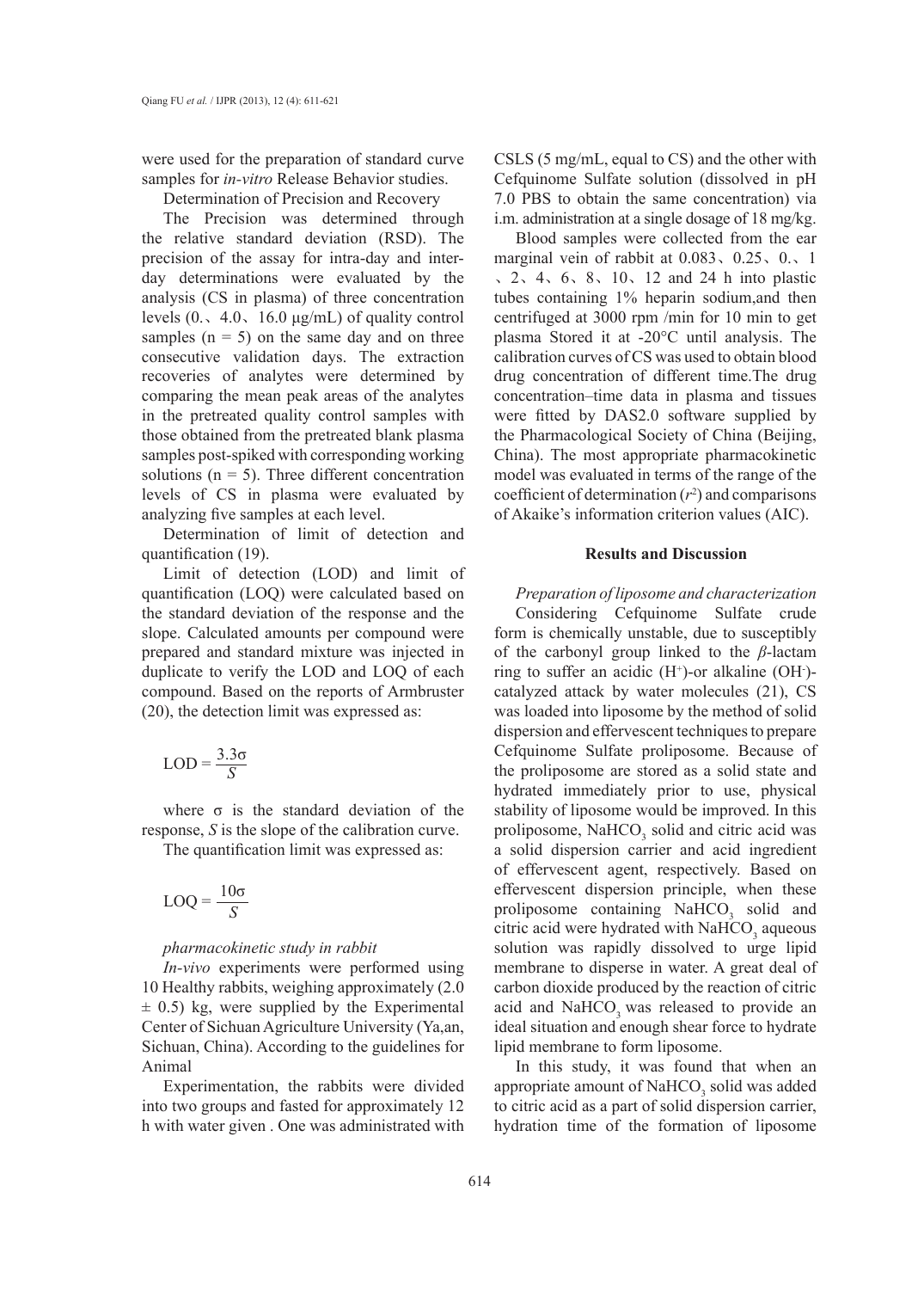| Level |                | Factor            |                       |                 |
|-------|----------------|-------------------|-----------------------|-----------------|
|       | A(SPC/CH, w/w) | $B(Tween-80, mg)$ | $C$ (drug/lipid, w/w) | D (Citric acid/ |
|       | 2:1            | 100               | 1:10                  | 500/100         |
|       | 1.5:1          | 150               | 1:15                  | 600/120         |
|       | 1:1            | 200               | 1:20                  | 700/140         |

**Table 1.** The factor-level of orthogonal design**.**

decreased comparison to that have no added. Furthermore, hydration time of the formation of liposome decreased with the increase of the content of NaHCO<sub>3</sub> solid, which demonstrated that using appropriate amount of  $NAHCO<sub>3</sub>$  solid as solid dispersion carrier could be helpful to hydrate lipids. However, the degradation of CS in alkaline environment was stronger than that of acidic environment (22). Therefore, to reduce the degradation of CS, a low amount of NaHCO<sub>3</sub> solid (0.12 g) was chosen in this study.

Based on the investigation of the single factor(Rotary evaporation temperature, Amount of chloroform, The molar ratio of SPC to CH, amount of tween-80, The molar ratio of drug to lipid and the amount of citric acid and  $\text{NaHCO}_3$ ),

an orthogonal experiment design  $(L_9(4)^3)$  were investigated to get the best preparation conditions. The results (Table 1and Table 2) showed that the molar ratio of SPC to CH, Amount of Tween-80, The molar ratio of drug to lipid and the amount of citric acid and  $NAHCO<sub>3</sub>$  were the main four variables that influenced the EE. The optimization of the formulation of CS proliposome was carried out to obtain the optimal formulation composed of Tween-80/SPC/CH/citric acid/ NaHCO<sub>3</sub> salt at mass ratio of 6:36:18:33:7. And, three batches of CS proliposome were prepared by using the optimal formulation to investigate reproducibility of this preparation and these results were shown in Table 3.

The CSLS prepared by the method of solid

| NO.              | $\check{\phantom{a}}$<br>$\tilde{}$<br>$\mathbf A$ | $\, {\bf B}$   | $\mathbf C$             | $\mathbf D$                 | $\mathrm{EE}\%$ |
|------------------|----------------------------------------------------|----------------|-------------------------|-----------------------------|-----------------|
| $\mathbf{1}$     | $\,1\,$                                            | $\mathbf{1}$   | 1                       | $\mathbf{1}$                | 35.5            |
| $\sqrt{2}$       | $\mathbf{1}$                                       | $\sqrt{2}$     | $\overline{c}$          | $\sqrt{2}$                  | 46.2            |
| $\mathfrak z$    | $\mathbf{1}$                                       | $\mathfrak z$  | $\overline{\mathbf{3}}$ | $\mathfrak{Z}$              | 41.6            |
| $\overline{4}$   | $\sqrt{2}$                                         | $\mathbf{1}$   | $\overline{2}$          | $\ensuremath{\mathfrak{Z}}$ | 40.3            |
| $\sqrt{5}$       | $\sqrt{2}$                                         | $\sqrt{2}$     | 3                       | $\mathbf{1}$                | $42\,$          |
| 6                | $\sqrt{2}$                                         | $\mathfrak z$  | 1                       | $\sqrt{2}$                  | 23.5            |
| $\boldsymbol{7}$ | $\sqrt{3}$                                         | $\mathbf{1}$   | 3                       | $\sqrt{2}$                  | 52.2            |
| $\,$ 8 $\,$      | $\ensuremath{\mathfrak{Z}}$                        | $\sqrt{2}$     | 1                       | $\mathfrak{Z}$              | $22\,$          |
| $\boldsymbol{9}$ | $\sqrt{3}$                                         | $\mathfrak{Z}$ | $\overline{c}$          | $\mathbf{1}$                | $3\sqrt{1}$     |
| $\overline{X}$   | 41.1                                               | 44.67          | $27\,$                  | 36.17                       |                 |
| $\overline{X2}$  | 35.26                                              | 36.73          | 39.17                   | 42.63                       |                 |
| $\overline{X3}$  | 37.07                                              | 32.03          | 47.27                   | 34.63                       |                 |
| ${\bf R}$        | 5.84                                               | 12.64          | 20.27                   | $\,$ 8 $\,$                 |                 |

**Table 2.** The results of orthogonal design.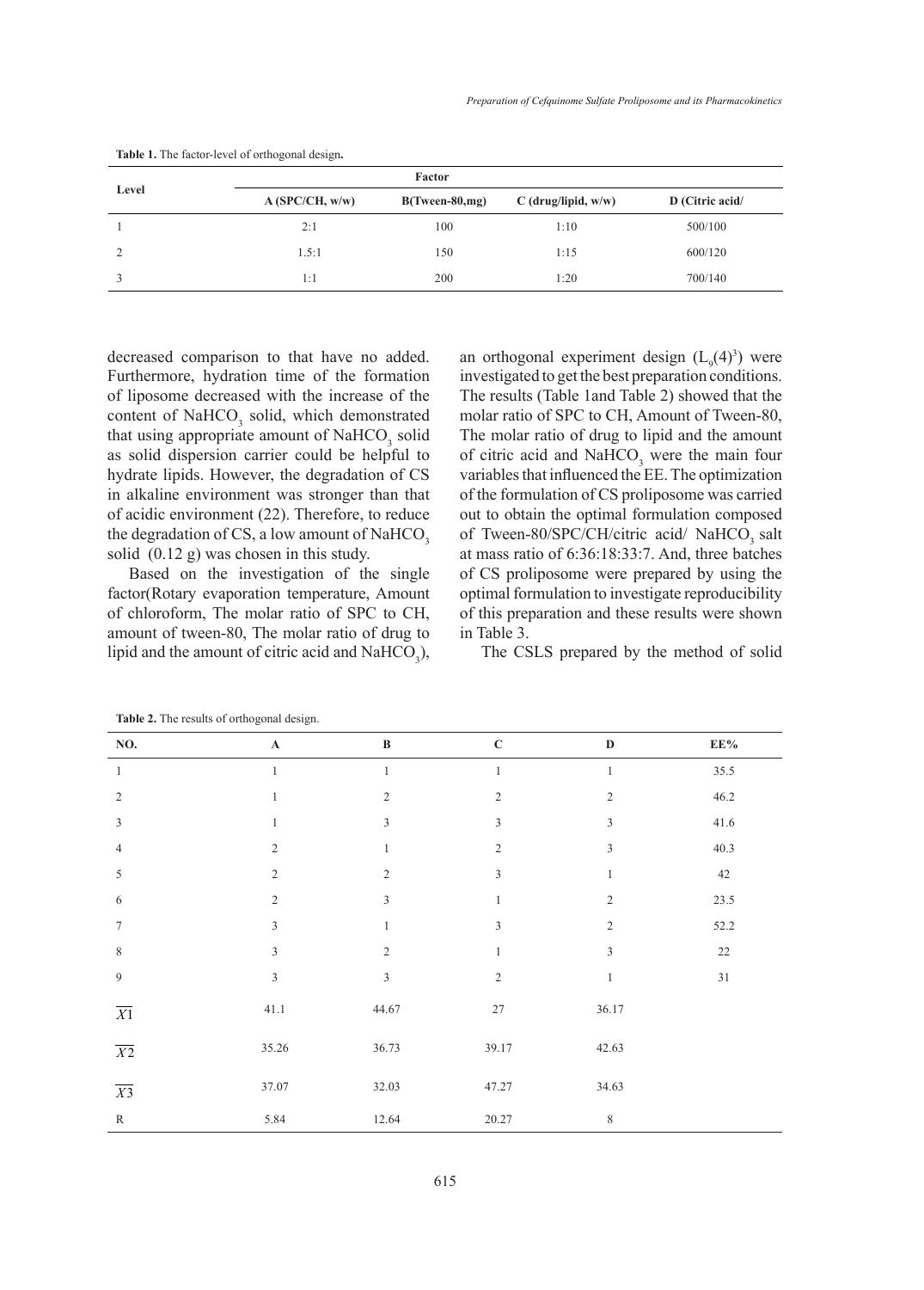

**Figure 1.** Transmission electron photograph of Cefquinome Sulfate liposome.

dispersion and effervescent techniques was milky white suspension. The shape observed by TEM was spherical or ellipsoidal (Figure 1). In the light of DLS detection, the particle size was  $203 \pm 5$ nm and more than 90% of the amount was in the range of 100-1000 nm (Figure 2). PDI was found to be lower than  $0.132 \pm 0.02$ , indicating that the liposome populations were homogeneous in size. The entrapment efficiency of CSLS was  $53.5 \pm$ 0.16% with RSD of lower than 2%.

#### *Release studies*

The release profile of an entrapped drug predicts how a delivery system might function and gives valuable insight into its *invivo* assimilation, distribution, metabolism, excretion, ultimately to support formulation development and preclinical studies (23). Table 4 and Figure 3 showed the *in-vitro* drug release of CS from liposome and solution. It can be distinctly seen that CS solution released much faster and ARP was 92.48% within



**Figure 2.** The size and distribution of Cefquinome Sulfate liposome.

8 h. By contrast, CS released much slower from liposome with ARP of less than 51.78% during the same time periods. Zero and first order kinetics equation, Higuchi equation and Weibull equation were respectively utilized to analyze the release data. Results summarized in Table 5 illustrated that the release profile of CS solution could be described by First order kinetics equation, while CSLS was preferable in accordance with Weibull equation, with r of 0.9798 and 0.992 apart. Just in light of the whole information, the release of CSLS could be compartmented two stages: *i.e.* preceding rapid release and later relatively slow release, which could be explained as that drugs not encapsulated in liposome were firstly released out, accounting for the initial burst release; later, the loaded drug strode over the lipid bilayer and enter the release medium due to a concentration gradient between the medium and encapsulated drugs. Regarded as a storage system, liposome had the property of sustained–releasing the loaded drugs, as a result of prolonging the action time.

#### *HPLC method validation*

**Table 3.** The particle size, PDI value, entrapment efficiency, and hydration time of the formation of liposome. Each value represents the arithmetic mean  $\pm$  Standard deviation (SD), n = 3.

| <b>Parameters</b>             | <b>Batch</b>     |                  |                  |                  |
|-------------------------------|------------------|------------------|------------------|------------------|
|                               |                  | $\mathbf{2}$     |                  | Average value    |
| Particle size (nm)            | $204 \pm 6$      | $214 \pm 8$      | $191 \pm 2$      | $203 \pm 5$      |
| PDI value                     | $0.137 \pm 0.01$ | $0.128 \pm 0.02$ | $0.131 \pm 0.02$ | $0.132 \pm 0.02$ |
| Entrapment efficiency $(\% )$ | $53.7 \pm 0.21$  | $52.4 \pm 0.12$  | $54.4 \pm 0.16$  | $53.5 \pm 0.16$  |
| Hydration time (min)          | $10 \pm 0.3$     | $11 \pm 0.5$     | $9 \pm 0.4$      | $10 \pm 0.4$     |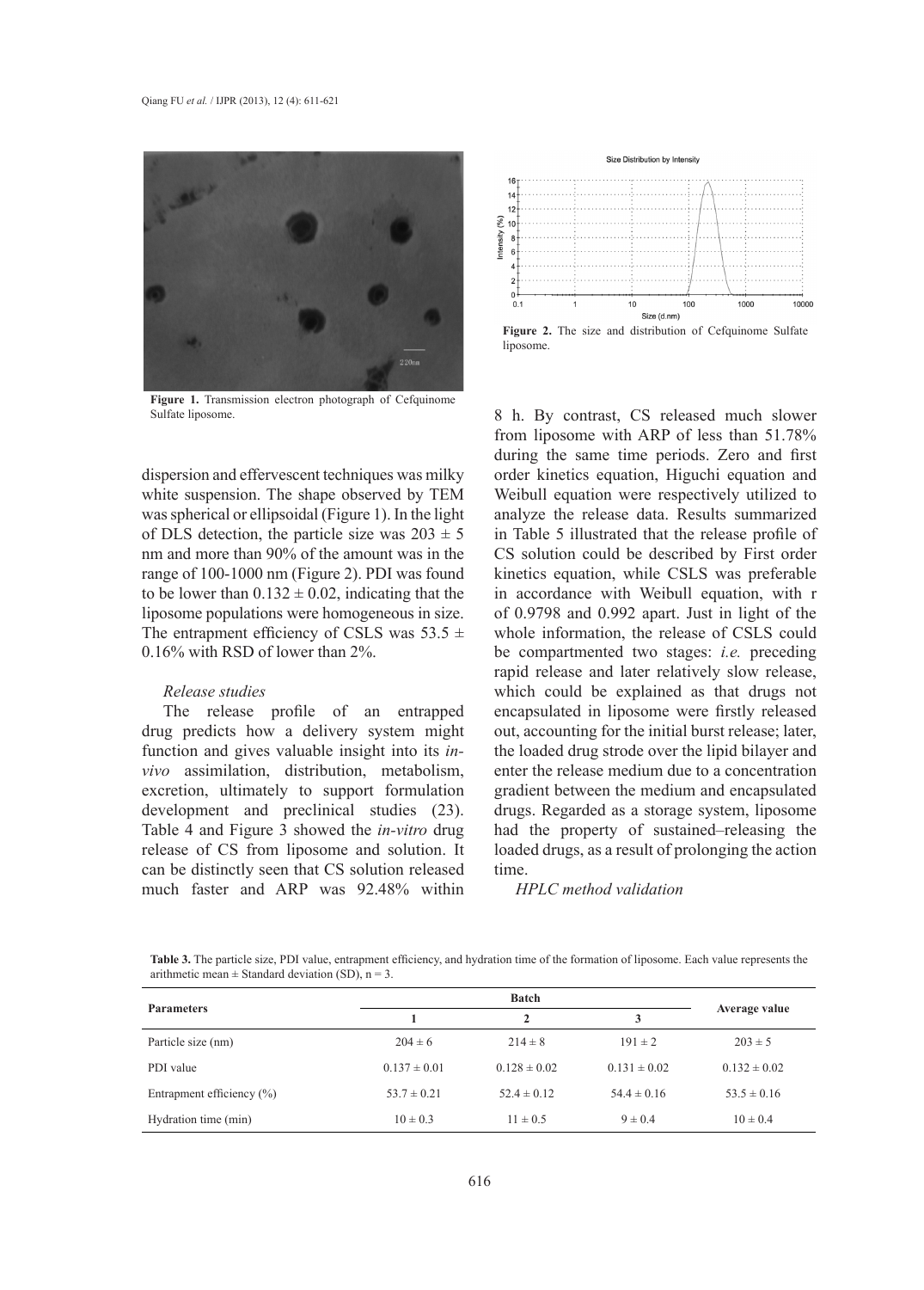

**Figure 3.** Release profiles of CS solution (◆), and CSLS (■) *in-vitro*. The values are arithmetic Mean ± Standard deviation  $(SD)$ ,  $n = 5$ .

### *Specificity and selectivity*

Figure 4 represents chromatograms of blank plasma, CS solution and plasma simple collected from rabbit at 4 h after i.m. administration of *Cefquinome Sulfate proliposome (CSLS)*. No interference of endogenous peaks with blank plasma at the retention times (CS  $tR = 10.4$ ) min). It is show that this method have strong specificity.

#### *The calibration curves of CS*

According to the previously mentioned method to establish calibration curves. The results are shown in Figure 5. The linear regression equation of CS in plasma sample is  $A = 17976C - 9996.1$ , with correlation coefficient  $r^2 = 0.9991$ . The results exhibited good linear relationships between the drug concentration(*C*) and peak area  $(A)$  over the ranges of 0.25–24 ug/ mL in plasma. The linear regression equation of CS (dissolved in pH7.0 PBS*) in-vitro* is *A* = 17253*C*-3148.2, with correlation coefficient  $r^2 =$ 0.9998.

#### *Precision and recovery*

The precision for the determination of three constituents in plasma were estimated by analyzing quality control samples with low, middle and high concentrations (0.5、4.0、16.0 μg/mL). The intra-day precision (RSD) ranged from 2.99 to 3.28% and the Inter day precision (RSD) ranged from 2.02 to 5.13%. The extraction recovery was calculated by the peak area of CS in plasma samples and the same concentration of CS standards. The mean extraction recovery of CS was 84.80%、86.36% and 82.75% for



**Figure 3.** HPLC chromatogram of blank plasma, Cefquinome Sulfate (CS) and plasma simple collected from rabbit at 4 h after i.m. administration of *Cefquinome Sulfate proliposome (CSLS)*. A: Blank plasma; B: Cefquinome Sulfate (CS) (20  $\mu$ g/mL); C: Plasma simple (at 4 h).

low, medium and high concentrations (0.5 、4.0、16.0 μg/mL), respectively, and with the relative standard deviation (RSD) for each concentration level not exceed  $\pm$  10%.

## *Limit of detection and quantification*

Analysis of different concentrations of plasma samples, according to  $S/N = 3$ , the limit of detection of CS in plasma was 0.10 μg/mL and according to  $S/N = 10$ , the quantification of CS in plasma was 0.30 μg/mL. These results indicated that the method has very good Sensitivity. It is a good choice for determinating drug concentration in the plasma.

Among all analytical techniques for biological samples, HPLC method using reverse–phase column is applied the most, along with ultraviolet or visible absorbance as the detection method. In the HPLC instruments and chromatographic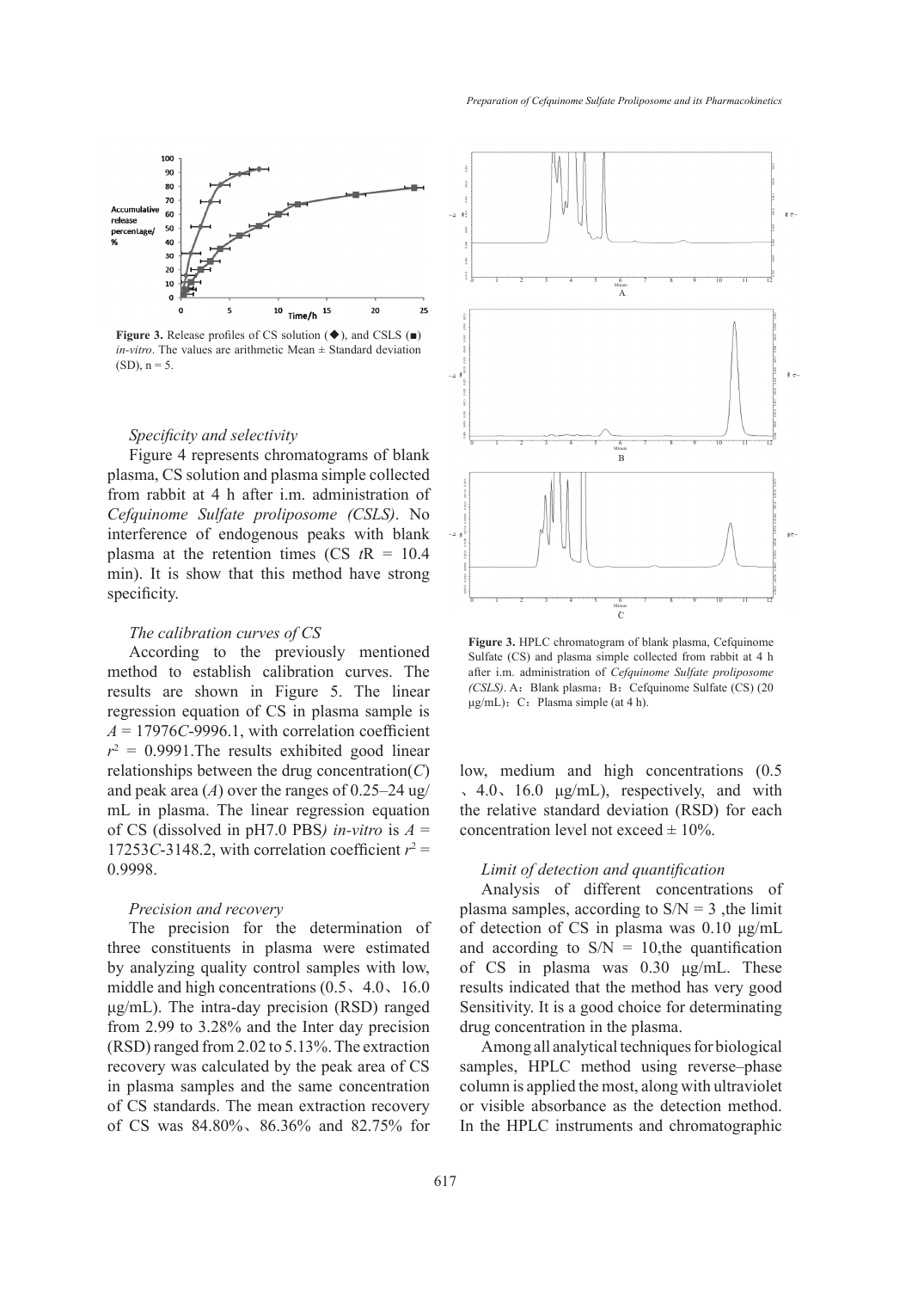

 $\overline{B}$ 

**Figure 5.** The calibration curves of CS. A: The calibration curves of CS in plasma sample. B: The calibration curves of CS (dissolved in pH7.0 PBS) *in-vitro*.

conditions of this study no interference of endogenous peaks with CS at the retention times in blank rabbit plasma was observed. All these experimental studies demonstrated that the established analysis method was simple, specific, accurate, reliable, prompt, sensitive and applicable for the determination of CS *in-vivo*.

### *Pharmacokinetic (24, 25)*

After a single i.m. administration of CSLS and CS in rabbits, the plasma drug concentration versus time profiles of the two formulations were illustrated in Figure 6. It can be clearly seen that the drug concentration in plasma rapidly reached the peak value within 0.5 h and rapidly decreased during the next 1 h, which was consistent with Liu's study (16) that after reached the peak, a rapid clearance of the drug from the systemic circulation was observed during the next 1 h after i.m. injection of CS solution. After 1 h, the plasma drug concentration of liposome group reached the peak value and the concentration during the next 1 h was higher than that of solution group and also eliminated much slower from blood.

|                | $ARP(%)^a$ |          |  |
|----------------|------------|----------|--|
| Time (h)       | Solution   | Liposome |  |
| 0.25           | 6.78       | 2.47     |  |
| 0.5            | 15.98      | 5.89     |  |
| 1              | 32.01      | 11.08    |  |
| $\overline{2}$ | 51.21      | 20.12    |  |
| 3              | 69.11      | 26.08    |  |
| $\overline{4}$ | 81.11      | 35.3     |  |
| 6              | 89.07      | 44.72    |  |
| 8              | 92.48      | 51.78    |  |
| 10             | $\_b$      | 60.15    |  |
| 12             |            | 67.28    |  |
| 18             |            | 74.18    |  |
| 24             |            | 79.14    |  |

**Table 4.** The *in-vitro* release data of CS from solution and liposome.

a: Accumulative release percentage. Expressed as [(release amount) $_0$  /(total amount) ×100]. b: No detection.

Based on the analysis of models and parameters (26), a two-compartment model with a weighting coefficient of 1/C2 presented the best fit to the drug concentration-time curves of the two preparations. The pharmacokinetic equation were

 $C(t) = 42.066e^{-0.497t} + 4.537e^{-0.042t}$  and  $C(t) =$ 23.644 $e^{-0.571t}$  + 0.697 $e^{-0.079t}$  respectively.

The main pharmacokinetic parameters were listed in Table 6.

It can be clearly seen that the plasma drug concentration of liposome group was higher than that of solution group and also eliminated much slower from blood. The main pharmacokinetic parameters also indicated that in the plasma drug concentration of liposome group, the values of *t* 1/2*β ,*AUC and MRT markedly increased by about1.89-fold, 2.79-fold and 2.21-fold,respectively, in comparison to that of the solution group ( $p < 0.01$ ). Furthermore, in the plasma drug concentration of liposome group, the values of CL/F and  $K_{10}$  markedly decreased to about 0.35-fold and 0.52-fold,respectively,in comparison to that of the solution group. All these results demonstrated that CS making into liposome formulation had palpable characteristics of sustained–release (27), as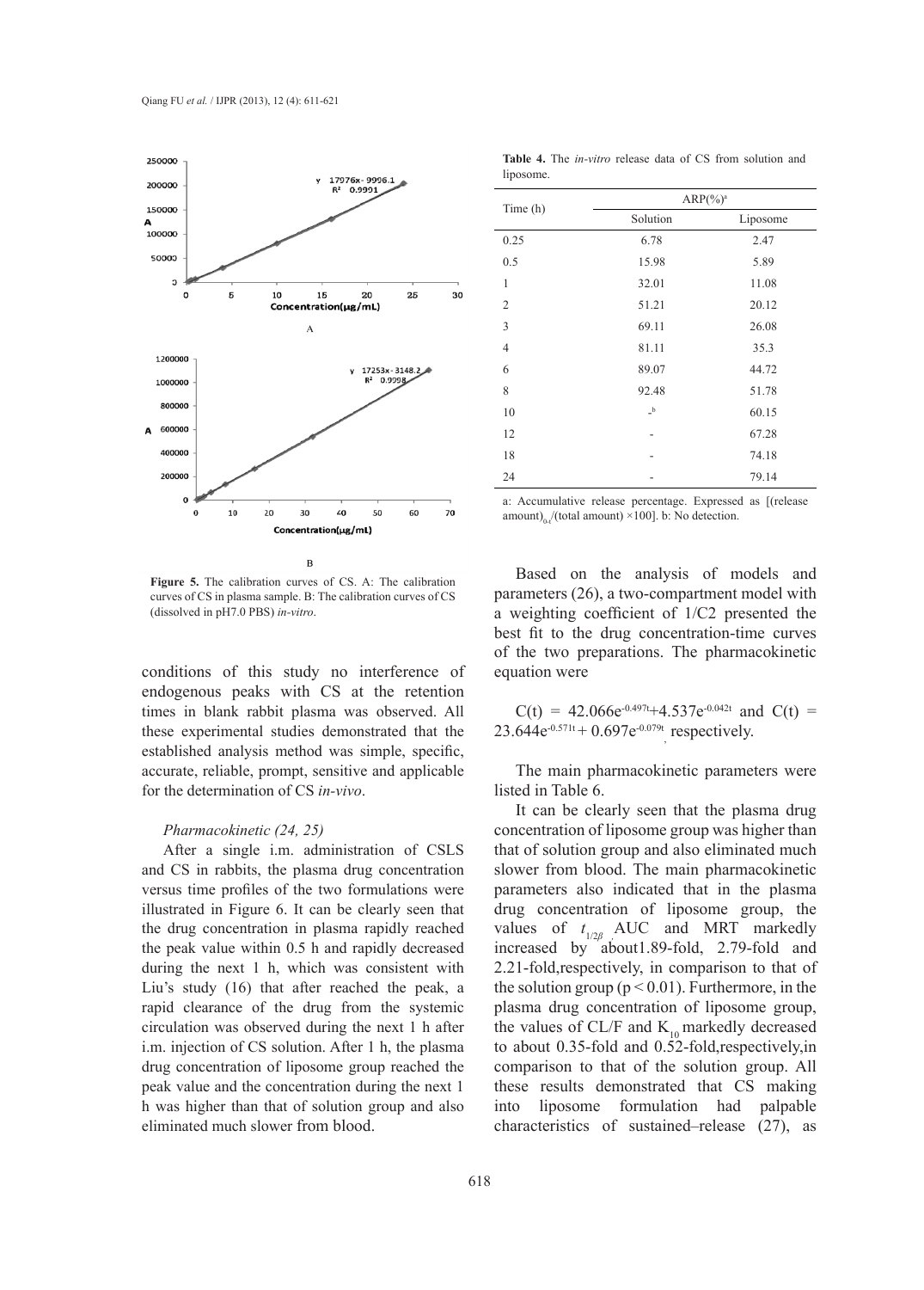

**Figure 6.** Drug concentration-time curve in rabbit plasma after i.m. Administrating Cefquinome Sulfate liposome(■) and solution $(\bullet)$ . The symbol and vertical bar represent the mean and standard error of the mean  $(n = 5)$ .

a result of prolonging the duration of drug concentration, reducing drug given bits and enhancing therapeutic efficiency.

When CS was Prepared to CSLS, it could overcome the limitation of quickly absorb and easy to eliminate of Conventional preparations of CS. In the groups of CSLS, the values of  $t_{1/2β}$ (p  $<$  0.05) and MRT( $p$   $<$  0.01) markedly increased by about 1.89-fold and 2.21-fold, respectively, in comparison to that of the solution group. In addition, CLs and  $K_{10}$  markedly decreased. All these Parameters demonstrated that CSLS gave a markedly larger MRT and longer residence time in the systemic circulation than CS solution group, exhibiting an obvious sustained–release effect. Meanwhile, in the groups of CSLS, the values of AUC markedly increased by about 2.79-fold ( $p < 0.01$ ), in comparison to that of the solution group. This show the bioavailability of CSLS is obviously higher than the Solution group. Therefore, it can be concluded that liposomal CS preparation will have expansive and favorable prospects to be developed as a new formulation for Cefquinome Sulfate of high therapeutic index and sustained–release.

## **Conclusions**

A novel combination of solid dispersion and effervescent techniques was developed to prepare Cefquinome sulfate liposome. The prepared liposome was milky white suspension and was spherical or ellipsoidal in shape; the mean particle size was  $203 \pm 5$ nm and more than 90% of the amount were in the range of 100-1000 nm. The proliposome exhibited good stability. An RP–HPLC method of higher specialty for the content determination of Cefquinome Sulfate liposome was first chosen and established. It was simple, accurate, specific, reliable and applicable for the analysis. Further studies will investigate the difference of pharmacokinetic parameters between Cefquinome Sulfate liposome and Cefquinome Sulfate Suspension. All these parameters and *in-vitro* release behavior studies demonstrated that CSLS exhibiting an obvious sustained–release effect. The liposomal CS preparation will have expansive and favorable prospects to be developed as a new formulation for Cefquinome Sulfate of high therapeutic index and sustained–release.

### **Acknowledgment**

The financial supported by Program for Chang jiang Scholars and Innovative Research Team in Sichuan Agriculture University (Sichuan, china)*.*

**System Model Regression equation r** Solution Zero order kinetics equation  $ARP = 0.1109t + 0.2042$   $0.8431$ First order kinetics equation  $\text{Ln}(1-\text{ARP}) = -0.3402t - 0.0712$  0.9798 Higuchi equation  $ARP = 0.3946t^{1/2} - 0.0758$  0.9547 Weibull equation  $\text{Ln} \left[ -\ln(1 - \text{ARP}) \right] = 1.0501 \text{Int} - 1.0612$  0.9124 Liposome Zero order kinetics equation  $ARP = 0.0334t + 0.1515$  0.8583 First order kinetics equation Ln (1-ARP) = -0.0682t - 0.1158 0.9602 Higuchi equation  $ARP = 0.1906t^{1/2} - 0.0527$  0.9751 Weibull equation Ln [-ln(1-ARP)] = 0.9048lnt-2.2109 0.992

**Table 5.** The regression equation of CS release *in-vitro*.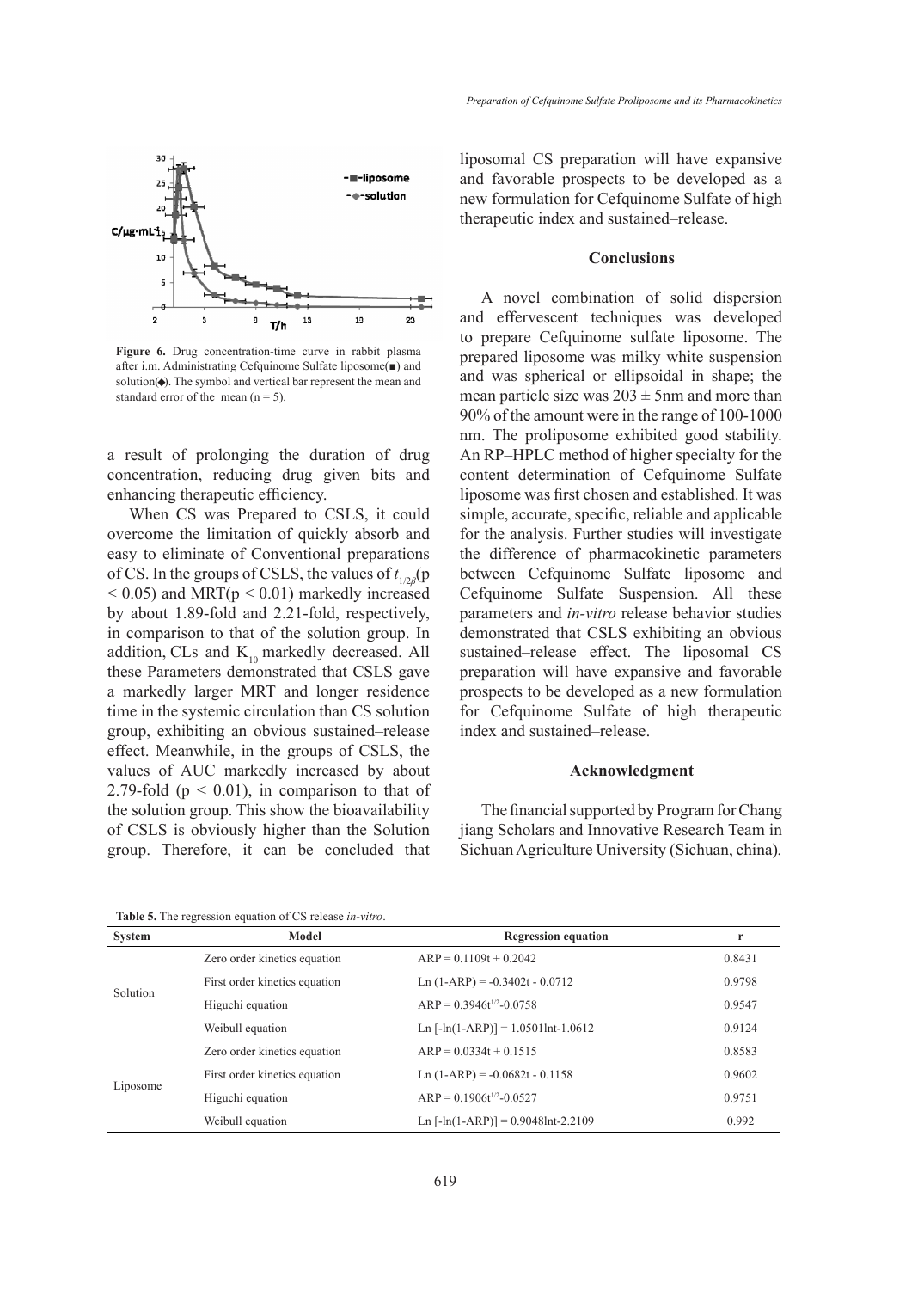| <b>Parameters</b>              | <b>Units</b>                   | <b>Formulations</b> |                        |  |
|--------------------------------|--------------------------------|---------------------|------------------------|--|
|                                |                                | <b>Solution</b>     | Liposome               |  |
| $\mathbf{A}$                   | $\mu g \cdot mL^{-1}$          | $23.644 \pm 6.361$  | $42.066 \pm 8.402$     |  |
| $\alpha$                       | $h^{-1}$                       | $0.571 \pm 0.045$   | $0.497 \pm 0.071$      |  |
| $\boldsymbol{B}$               | $\mu$ g·m $L^{-1}$             | $0.697 \pm 0.015$   | $4.537 \pm 0.06$       |  |
| $\beta$                        | $h^{-1}$                       | $0.079 \pm 0.008$   | $0.042 \pm 0.005$      |  |
| $t_{1/2a}$                     | h                              | $1.214 \pm 0.135$   | $1.395 \pm 0.113$      |  |
| $t_{1/2\beta}$                 | h                              | $8.752 \pm 0.846$   | $16.503 \pm 1.275*$    |  |
| $K_{21}$                       | $h^{-1}$                       | $0.093 \pm 0.007$   | $0.097 \pm 0.009$      |  |
| $K_{12}$                       | $h^{-1}$                       | $0.084 \pm 0.014$   | $0.196 \pm 0.026$      |  |
| $K_{10}$                       | $h^{-1}$                       | $0.473 \pm 0.072$   | $0.246 \pm 0.013$      |  |
| $\mathrm{AUC}_{(0\text{-}24)}$ | $mg \cdot h \cdot L^{-1}$      | $49.582 \pm 9.173$  | $138.727 \pm 11.034**$ |  |
| $AUC_{(0-\infty)}$             | $mg \cdot h \cdot L^{-1}$      | $50.395 \pm 9.270$  | $141.262 \pm 11.037**$ |  |
| CL/F                           | $L \cdot h^{-1} \cdot kg^{-1}$ | $0.357 \pm 0.015$   | $0.127 \pm 0.012$      |  |
| $V_{\rm C}$                    | $L \cdot kg^{-1}$              | $0.751 \pm 0.029$   | $0.833 \pm 0.027$      |  |
| $\mathrm{MRT}_{(0\text{-}24)}$ | h                              | $2.68 \pm 0.229$    | $5.945 \pm 0.479**$    |  |
| $MRT_{(0-\infty)}$             | h                              | $3.146 \pm 1.798$   | $8.254 \pm 2.571**$    |  |

**Table 6.** pharmacokinetic parameters of Cefquinome Sulfate liposome and solution in rabbits following intravenous administration.

Note: \* means significant difference between the treatments ( $p < 0.05$ ), \*\* means highly significant difference between treatments ( $p < 0.01$ ).

The work was supported by associate professor of Fu HuaLin.

#### **References**

- Coulthurst SJ, Barnard AML and Salmond GPC. (1) Regulation and biosynthesis of carbapenem antibiotics in bacteria. *Nat. Rev. Microbiol*. (2005) 3: 295-306.
- (2) Zonca A, Gallo M, Locatelli C, Carli S, Moroni P, Villa R and Cagnaridi P. Cefquinome sulfate behavior after intramammary administration in healthy and infected cows. *J. Dairy Sci*. (2011) 94: 3455-3461.
- $(3)$  Konecny J, Felber E and Gruner J. Kinetics of the hydrolysis of cephalosporin C. *J. Antibiotics* (1973) 26: 135.
- Thal J, Steffen M, Meier B, Schneider E, Adriany A and (4) Usleber E. Development of an enzyme immunoassay for the antibiotic cefquinome and its application for residue determination in cow's milk after therapeutical mastitis treatment. *Anal. Bioanal. Chem.* (2011) 399: 1051-1059.
- Le Breton MH, Savoy-Perroud MC and Diserens JM. (5) Validation and comparison of the copan milk test and delvotest SP-NT for the detection of antimicrobials in milk. *Anal. Chim. Acta* (2007) 586: 280-283.
- (6) Seth AK and Misra A. Preparation and evaluation of acyclovir liposomes by two techniques: a comparative study. *Iran. J. Pharm. Res*. (2010) 6: 75-81.
- (7) Orr WS, Denbo JW, Saab KR, Myers AL, Ng CY, Zhou J, Morton CL, Pfeffer LM and Davidoff AM. Liposome-encapsulated curcumin suppresses

neuroblastoma growth through nuclear factor-kappa B inhibition. *Surgery* (2012) 4: 14-18.

- Jafari MR, Tafaghodi M and Sajadi Tabasi SAAG. (8) Evaluation of the clearance characteristics of liposomes in the human nose by gamma-scintigra. *Iran. J. Pharm. Res.* (2005) 4: 3-11.
- Benjakul R, Moongkarndi P, Panyarachun B and (9) Sarisuta N. Novel freeze-drying method for preparation of-mangostin dry reconstitute liposomal powder. *Adv. Sci. Let\*. (2012) 11: 120-125.
- (10) Christensen D, Foged C, Rosenkrands I, Nielsen HM, Andersen P and Agger EM. Trehalose preserves DDA/ TDB liposomes and their adjuvant effect during freezedrying. *BBA-Biomembranes* (2007) 1768: 2120-2129.
- $(11)$  Xia F, Hu D, Jin H, Zhao Y and Liang J. Preparation of lutein proliposomes by supercritical anti-solvent technique. *Food Hydrocolloid* (2012) 26: 456-463.
- (12) Shah NM, Parikh J, Namdeo A, Subramanian N and Bhowmick S. Preparation, characterization and *in-vivo* studies of proliposomes containing cyclosporine A. *J. Nanosci. Nanotechnol*. (2006) 6: 2967-2973.
- (13) Zhao L, Wei Y, Li W, Liu Y, Wang Y, Zhong X and Yu Y. Solid dispersion and effervescent techniques used to prepare docetaxel liposomes for lung-targeted delivery system: *in-vitro* and *in-vivo* evaluation. *J. Drug Target* (2011) 19: 171-178.
- Maherani B, Arab-Tehrany E, Mozafari M. R, Gaiani C (14) and Linder M. Liposomes: a review of manufacturing techniques and targeting strategies. *Curr. Nanosci.*  (2011) 7: 436-452.
- (15) Sharma S and Gupta AK. Formulation of fast dissolving